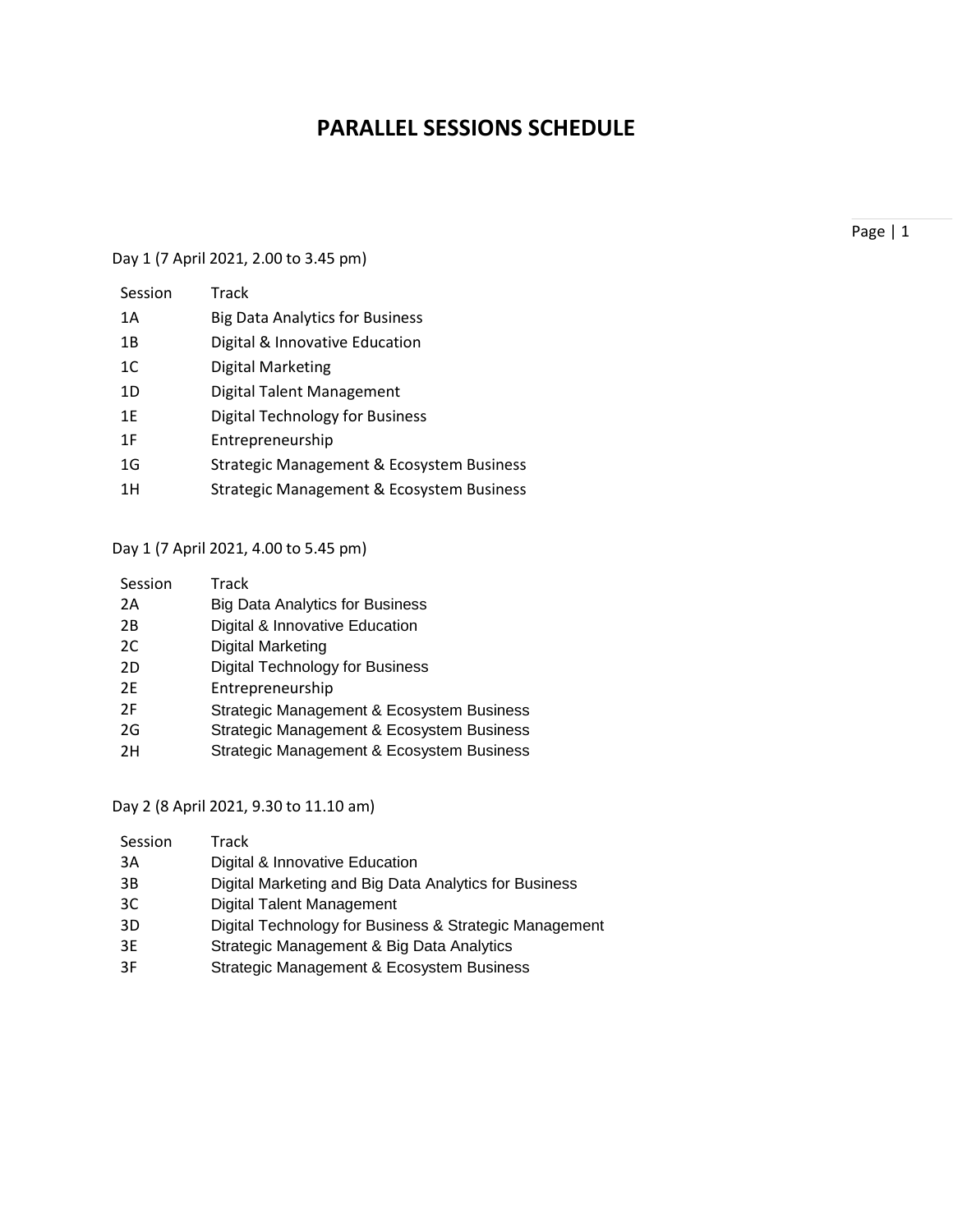Page | 2

# PARALLEL SESSION ONE 7 APRIL 2021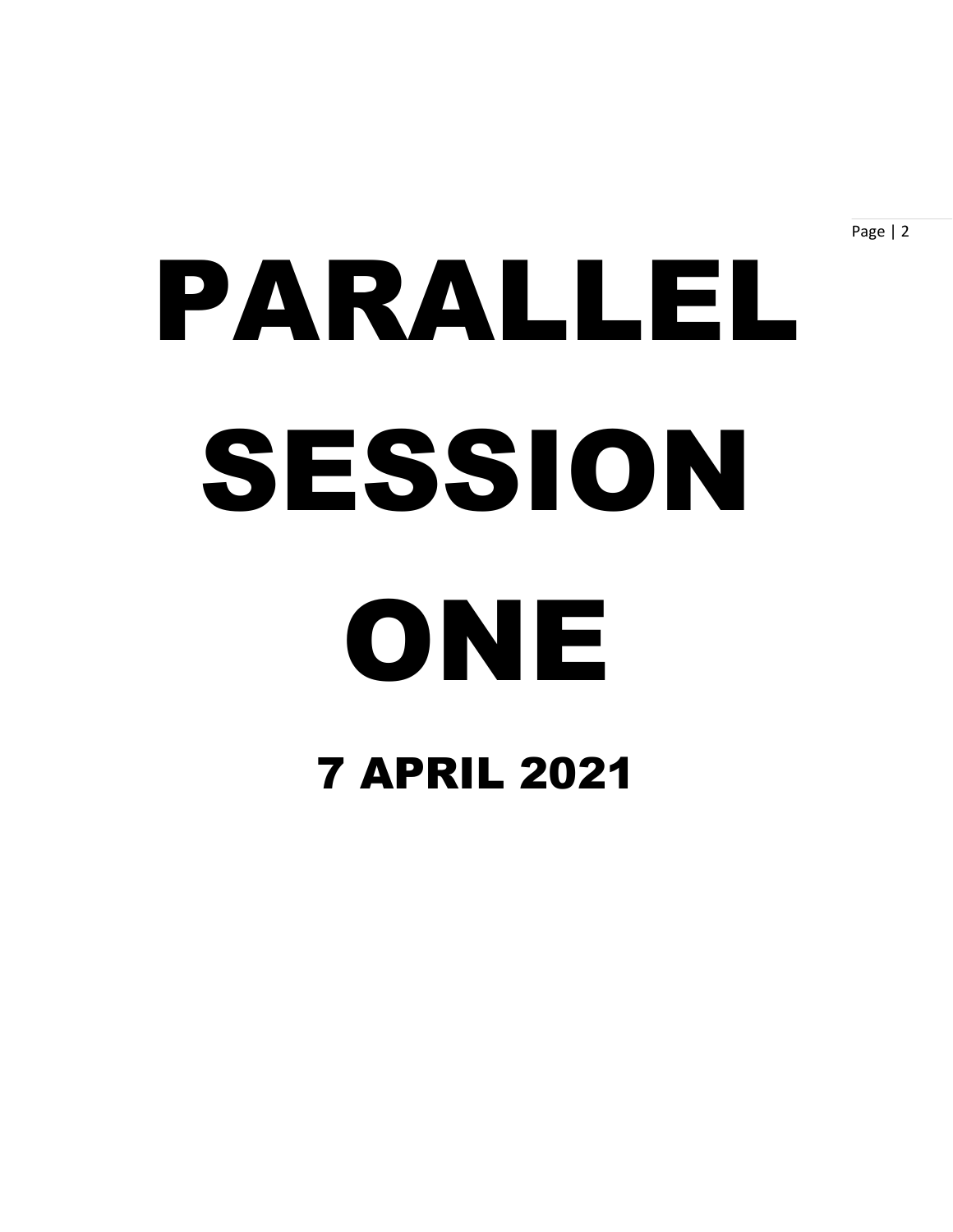|              | <b>Track</b>      | <b>Big Data Analytics for Business</b>                     |           |
|--------------|-------------------|------------------------------------------------------------|-----------|
| 1A           | Chairperson       | Ts. Dr. Sharmini Gopinathan                                |           |
|              | Discussant        | Herry Irawan, ST, MM., MT                                  |           |
|              | Link              | Link to be sent to all participants' email by 3rd Apr 2021 |           |
| Time         | Presenter         | Paper Title                                                | Page $ 3$ |
| 2.00 p.m. to | Hilmi Eko         | [ABS 18] MOBILE APPLICATION SERVICE QUALITY                |           |
| 2.20 p.m.    | Arianto           | ANALYSIS USING SENTIMENT ANALYSIS AND TOPIC                |           |
|              |                   | MODELING FOR TOP-UP GAME APPLICATIONS                      |           |
| 2.20 p.m. to | Fikri Bahiransyah | [ABS 23] IDENTIFICATION GAME GENRE AND FEATURE             |           |
| 2.40 p.m.    |                   | USING TOPIC MODELING FOR INNOVATION IN                     |           |
|              |                   | <b>INDONESIA GAME STARTUP</b>                              |           |
| 2.40 p.m. to | Priyanka Gemet    | [ABS 40] ANALYSIS OF FACTORS AFFECTING THE USE OF          |           |
| 3.00 p.m.    | Arismoyo          | AVIOBRIDGE IN SOEKARNO-HATTA AIRPORT                       |           |
|              |                   |                                                            |           |
| 3.00 p.m. to | Ngakan Made       | [ABS 49] BUSINESS PROCESS ANALYSIS OF CLOUD                |           |
| 3.20 p.m.    | Satrya Wibawa     | SERVICE MANAGEMENT INCIDENT: CASE OF PT. XYZ               |           |
|              |                   | WITH SOFTWARE R AND PROM                                   |           |
| 3.20 p.m. to | Jamila Husna      | [ABS 50] SENTIMENT ANALYSIS OF SMARTPHONE                  |           |
|              | Nuraini           | PRODUCT ON TWITTER USING NAÃ <sup>®</sup> VE BAYES AND     |           |
| 3.40 p.m.    |                   | <b>SUPPORT VECTOR MACHINE</b>                              |           |
|              |                   |                                                            |           |

|              | <b>Track</b>      | <b>Digital &amp; Innovative Education</b>                  |
|--------------|-------------------|------------------------------------------------------------|
| 1B           | Chairperson       | Dr. Thai Siew Bee                                          |
|              | Discussant        | Dr. Dodie Tricahyono                                       |
|              | Link              | Link to be sent to all participants' email by 3rd Apr 2021 |
| <b>TIME</b>  | Presenter         | Paper Title                                                |
| 2.00 p.m. to | Salem Aljanah     | [ABS 47] EFFECTIVENESS OF EDUCATIONAL VIDEO                |
| 2.20 p.m.    |                   | <b>GAMES TO ENRICH ONLINE LEARNING IN HIGHER</b>           |
|              |                   | <b>EDUCATION</b>                                           |
| 2.20 p.m. to | Xu Ying           | [ABS 65] A FLIPPED CLASSROOM MODE FOR TRAINING             |
| 2.40 p.m.    |                   | SELF-LEARNING ABILITY OF UNIVERSITY STUDENT                |
| 2.40 p.m. to | Professor Ts Dr   | [ABS 70] INNOVATIVE TEACHING AND LEARNING USING            |
| 3.00 p.m.    | Murali Raman      | DESIGN THINKING: AN ACTION RESEARCH STUDY                  |
| 3.00 p.m. to | Teo Siew Chein    | [ABS 103] IMPACT OF SOCIAL MEDIA ON STUDENT                |
| 3.20 p.m.    |                   | <b>ENGAGEMENT IN E-LEARNING</b>                            |
| 3.20 p.m. to | Clarence A/L Jiva | [ABS 112] THE USE OF SELF-DIRECTED LEARNING IN A           |
| 3.40 p.m.    |                   | VIRTUAL REALITY ENVIRONMENT                                |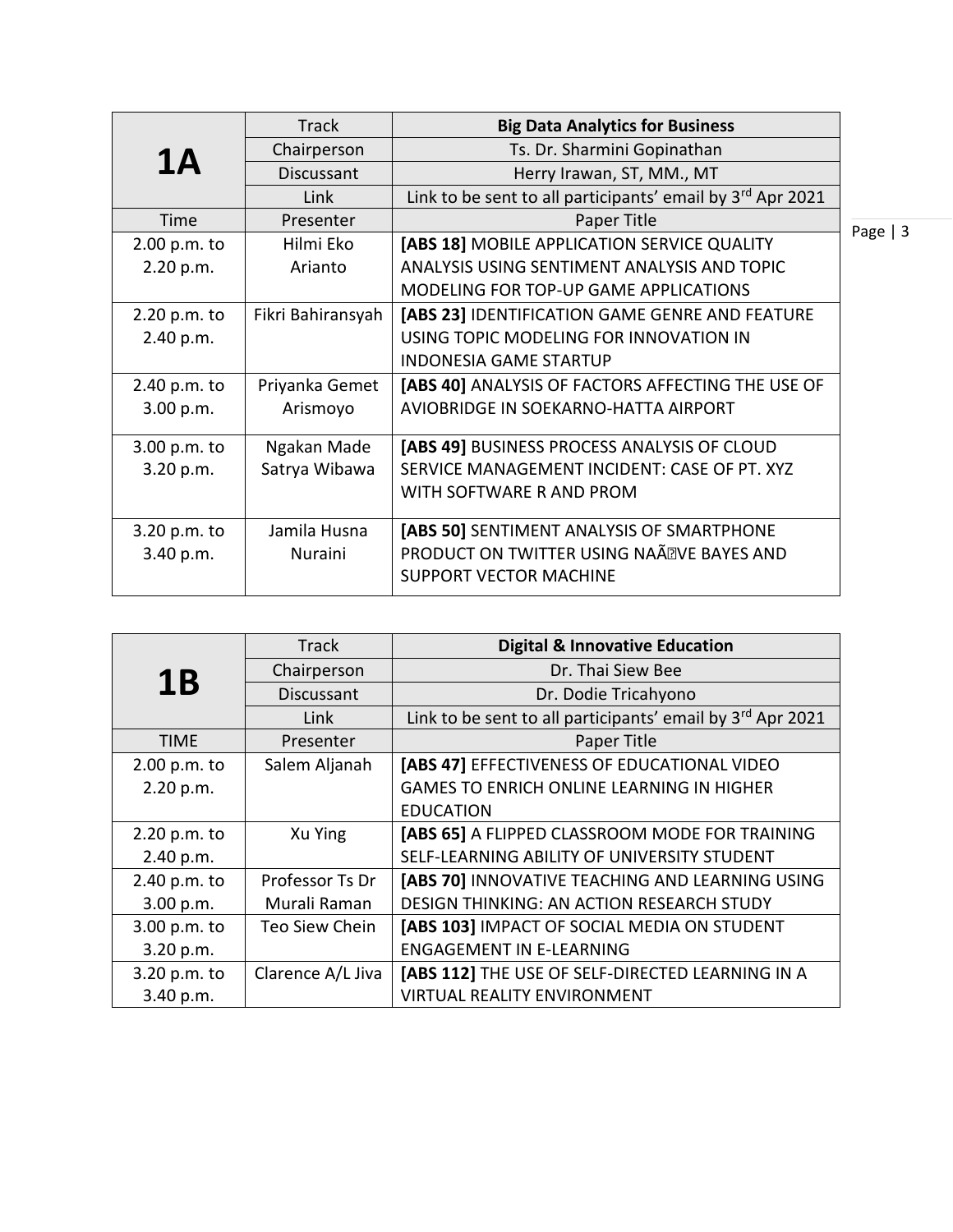|                | <b>Track</b> | <b>Digital Marketing</b>                                   |      |
|----------------|--------------|------------------------------------------------------------|------|
| 1 <sup>C</sup> | Chairperson  | Dr. Tan Chuie Hong                                         |      |
|                | Discussant   | Dr. Aravindan Kalisri Logeswaran A/L Velacha               |      |
|                | Link         | Link to be sent to all participants' email by 3rd Apr 2021 |      |
| Time           | Presenter    | Paper Title                                                | Page |
| 2.00 p.m. to   | Maherdika    | [ABS 46] THE EFFECT OF PRICE VALUE, SALES                  |      |
| 2.20 p.m.      | Erlambang    | PROMOTION AND SOCIAL MEDIA COMMUNICATION                   |      |
|                |              | ON PURCHASE DECISIONS                                      |      |
| 2.20 p.m. to   | Indrawati    | [ABS 94] A MEASUREMENT TO EXAMINE FACTORS                  |      |
| 2.40 p.m.      |              | INFLUENCING ONLINE BUYING BEHAVIOR: IMPULSIVE              |      |
|                |              | <b>BUYING TENDENCIES AS ANTECEDENT</b>                     |      |
| 2.40 p.m. to   | Lim Ying San | [ABS 100] THE INFLUENCE OF FACEBOOK LIVE-                  |      |
| 3.00 p.m.      |              | STREAMING ON CONSUMER PURCHASE INTENTION:                  |      |
|                |              | THE PERSPECTIVE OF GENERATION Y IN MALAYSIA                |      |
| 3.00 p.m. to   | Anushia      | [ABS 116] COVID - 19 PANDEMIC: A STUDY ON E-               |      |
| 3.20 p.m.      | Chelvarayan  | <b>WALLET ADOPTION AMONG STUDENTS</b>                      |      |
| 3.20 p.m. to   | Lim Kah Boon | [ABS 119] COVID-19 PANDEMIC: STUDY ON MOBILE               |      |
| 3.40 p.m.      |              | <b>WALLET ADOPTION</b>                                     |      |

 $\overline{4}$ 

|              | <b>Track</b>   | <b>Mixed Tracks</b>                                        |
|--------------|----------------|------------------------------------------------------------|
| <b>1D</b>    | Chairperson    | Dr. Tan Siow Kian                                          |
|              | Discussant     | Dr. Yeo Sook Fern                                          |
|              | Link           | Link to be sent to all participants' email by 3rd Apr 2021 |
| Time         | Presenter      | Paper Title                                                |
| 2.00 p.m. to | Nor Fauziana   | [ABS 159] EFFECT OF OCCUPATIONAL STRESS AND                |
| 2.20 p.m.    | Ibrahim        | WELL-BEING ON JOB SATISFACTION AMONG                       |
|              |                | EDUCATORS: AN EMPIRICAL ANALYSIS DURING COVID-             |
|              |                | 19 PANDEMIC CONCERNING HIGHER EDUCATION                    |
|              |                | INSTITUTION (HEI) IN MELAKA. (Digital & Innovative         |
|              |                | Education)                                                 |
| 2.20 p.m. to | Ts Dr Anusuyah | [ABS 59] STUDENT VOLUNTEER AS A CATALYST FOR               |
| 2.40 p.m.    | Subbarao       | <b>CHANGE (Digital Talent Management)</b>                  |
| 2.40 p.m. to | Mariati Binti  | [ABS 128] MALAYSIAN ACCOUNTING AND BUSINESS                |
| 3.00 p.m.    | Norhashim      | STUDENTS DIGITAL SKILLS, KNOWLEDGE AND ATTITUDE            |
|              |                | (Digital Talent Management)                                |
| 3.00 p.m. to | Cheah Chew Sze | [ABS 120] EMPLOYEE RETENTION STRATEGIES:                   |
| 3.20 p.m.    |                | <b>GENERATION Z (Strategic Management &amp; Ecosystem</b>  |
|              |                | <b>Business)</b>                                           |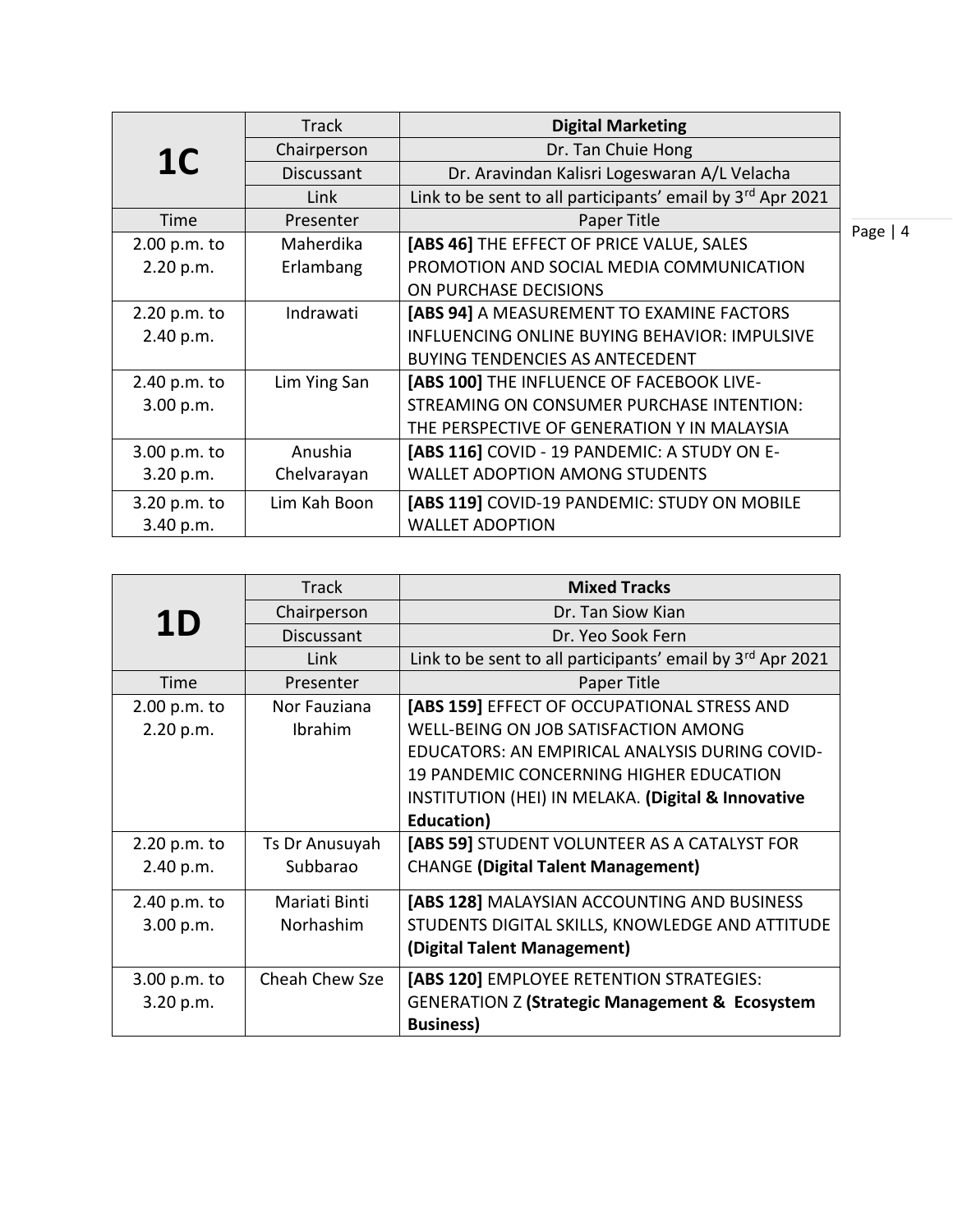|              | <b>Track</b>      | <b>Digital Technology for Business</b>                     |            |
|--------------|-------------------|------------------------------------------------------------|------------|
| <b>1E</b>    | Chairperson       | Assoc. Prof. Dr. Ong Hway Boon                             |            |
|              | <b>Discussant</b> | Dr. Yvonne Lee Lean Ee                                     |            |
|              | Link              | Link to be sent to all participants' email by 3rd Apr 2021 |            |
| Time         | Presenter         | Paper Title                                                | Page $  5$ |
| 2.00 p.m. to | Nurul Nadia       | [ABS 115] PROBLEMS FOR EQUAL AND UNEQUAL                   |            |
| 2.20 p.m.    | <b>Nordin</b>     | <b>FACILITY LAYOUT USING THE ORIGIN HEURISTIC</b>          |            |
| 2.20 p.m. to | Indrawati         | [ABS 117] THE ADOPTION OF BLOCKCHAIN BY MSMES              |            |
| 2.40 p.m.    |                   | IN INDONESIA: AN INITIAL EXPLORATORY RESEARCH              |            |
| 2.40 p.m. to | Magiswary         | [ABS 133] COVID19 PANDEMIC FUELS POSITIVE SHIFT IN         |            |
| 3.00 p.m.    | Dorasamy          | <b>ONLINE CONSUMER BEHAVIOUR: FORGING</b>                  |            |
|              |                   | SUSTAINABILITY TO ECOMMERCE BUSINES                        |            |
| 3.00 p.m. to | Saravanan         | [ABS 156] DIGITAL ENABLERS (KYP-PD) FOR P2P                |            |
| 3.20 p.m.    | Muthaiyah         | LENDING PLATFORMS                                          |            |
| 3.20 p.m. to | V Segaran A/L     | [ABS 175] DIGITAL LEADERSHIP IMPACT AMONGST                |            |
| 3.40 p.m.    | Veeraya           | <b>MALAYSIAN SMALL AND MEDIUM ENTERPRISES</b>              |            |
|              |                   | <b>EMPLOYEES TOWARDS DIGITAL BUSINESS</b>                  |            |
|              |                   | <b>TRANSFORMATION</b>                                      |            |

|                | <b>Track</b>             | Entrepreneurship                                           |
|----------------|--------------------------|------------------------------------------------------------|
| 1 <sub>F</sub> | Chairperson              | Dr. Shereen Khan                                           |
|                | Discussant               | Dr. Ratna L Nugroho                                        |
|                | Link                     | Link to be sent to all participants' email by 3rd Apr 2021 |
| Time           | Presenter                | Paper Title                                                |
| 2.00 p.m. to   | Della Charina            | [ABS 25] ANALYSIS OF LEARNING PROCESS IN BUSINESS          |
| 2.20 p.m.      |                          | INCUBATORS CASE STUDY IN THE GREATER HUB SBM ITB           |
| 2.20 p.m. to   | Muhammad                 | [ABS 129] PSYCHOMETRIC INVENTORY FOR ARTS                  |
| 2.40 p.m.      | Nizam Zainuddin          | <b>CULTURE ENTREPRENEURS</b>                               |
|                |                          |                                                            |
| 2.40 p.m. to   | Norzarina Binti          | [ABS 140] ASSESSING THE RELATIONSHIP OF SKILLS AND         |
| 3.00 p.m.      | Md Yatim                 | PERFORMANCE: A STUDY OF RELIGIOUS BASED                    |
|                |                          | <b>COOPERATIVES BOARD MEMBERS</b>                          |
| 3.00 p.m. to   | Nur Iylia Syafiqah       | [ABS 145] REVITALIZING STRATEGIES FOR                      |
| 3.20 p.m.      | <b>Binti Abdul Malik</b> | <b>ENTREPRENEURS DURING THE ONGOING COVID19</b>            |
| 3.20 p.m. to   | Kamarulzaman             | [ABS 155] QALB ENTREPRENEURIALISM TOWARDS                  |
| 3.40 p.m.      | Ab Aziz                  | <b>COLLECTIVE WELL-BEING</b>                               |
|                |                          |                                                            |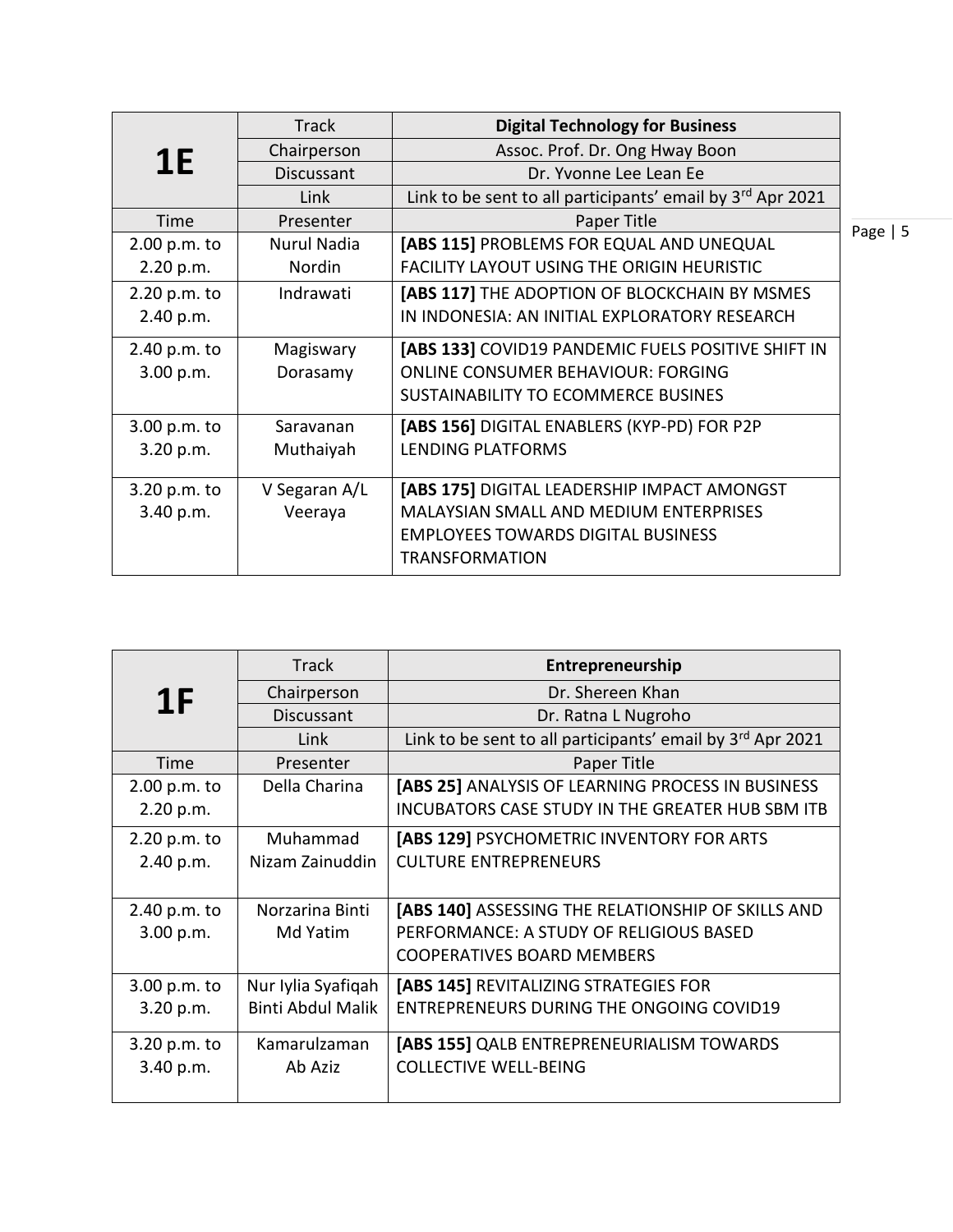|              | <b>Track</b>    | <b>Strategic Management &amp; Ecosystem Business</b>       |            |
|--------------|-----------------|------------------------------------------------------------|------------|
| 1G           | Chairperson     | Assoc. Prof. Dr. Tan Siow Hooi                             |            |
|              | Discussant      | Dr. Chinnasamy Agamudai Nambhi Malarvizhi                  |            |
|              | Link            | Link to be sent to all participants' email by 3rd Apr 2021 | Page $  6$ |
| Time         | Presenter       | Paper Title                                                |            |
| 2.00 p.m. to | Peter Charles   | [ABS 91] AN INVESTIGATION INTO THE ADOPTION OF             |            |
| 2.20 p.m.    | Woods           | INTERNET BY THE ELDERLY IN IRAN: IMPLICATIONS FOR          |            |
|              |                 | <b>INTERNET MARKETING COMPANIES</b>                        |            |
| 2.20 p.m. to | Goh Mei Ling    | [ABS 102] THE IMPACT OF PROMOTIONAL MIX ON                 |            |
| 2.40 p.m.    |                 | BUYING BEHAVIOUR OF FEMALE CONSUMER TOWARDS                |            |
|              |                 | <b>SKIN CARE PRODUCTS</b>                                  |            |
| 2.40 p.m. to | Dina Nur        | [ABS 134] AN ANALYSIS OF PERCEIVED QUALITY, BRAND          |            |
| 3.00 p.m.    | Handayani       | IMAGE, AND CUSTOMER SATISFACTION TOWARDS                   |            |
|              |                 | REPURCHASE INTENTION AND CUSTOMER LOYALTY OF Z             |            |
|              |                 | <b>GENERATION IN INDONESIA</b>                             |            |
| 3.00 p.m. to | Shinta Ceysaria | [ABS 312] ANALYSIS OF THE USE OF SOCIAL MEDIA ON           |            |
| 3.20 p.m.    | Yunita          | THE PERFORMANCE OF WEST JAVA MSMES                         |            |
| 3.20 p.m. to | Chong Lee Lee   | [ABS 147] FACTORS INFLUENCING USERS' BEHAVIOUR             |            |
| 3.40 p.m.    |                 | <b>CHANGE IN E-PAYMENT</b>                                 |            |

|              | <b>Track</b>   | <b>Strategic Management &amp; Ecosystem Business</b>                   |
|--------------|----------------|------------------------------------------------------------------------|
| 1H           | Chairperson    | Dr. Mazni Alias                                                        |
|              | Discussant     | Dr. Goh Han Hwa                                                        |
|              | Link           | Link to be sent to all participants' email by 3 <sup>rd</sup> Apr 2021 |
| Time         | Presenter      | Paper Title                                                            |
| 2.00 p.m. to | Almas Fitri    | [ABS 10] VALUATION OF TOURISM, RESTAURANTS, AND                        |
| 2.20 p.m.    | Hanifat        | HOTEL INDUSTRY'S STOCK IN INDONESIA                                    |
| 2.20 p.m. to | Zarra Regita   | [ABS 13] STOCK VALUATION IN AUTOMOTIVE AND                             |
| 2.40 p.m.    | Alfia Qurani   | COMPONENT COMPANIES WITH DISCOUNTED CASH                               |
|              |                | FLOW AND RELATIVE VALUATION METHOD LISTED ON                           |
|              |                | THE INDONESIA STOCK EXCHANGE IN 2020                                   |
| 2.40 p.m. to | Luqman         | [ABS 14] STOCK VALUATION OF ANIMAL FEED SUB-                           |
| 3.00 p.m.    | Hadiyan Faza   | SECTOR COMPANIES IN 2020 WITH TWO METHODS OF                           |
|              |                | VALUATION ACCORDING TO THE INDONESIA STOCK                             |
|              |                | <b>EXCHANGE (IDX)</b>                                                  |
| 3.00 p.m. to | Kurnia Permana | [ABS 17] STOCK VALUATION USING FREE CASH FLOW TO                       |
| 3.20 p.m.    |                | FIRM AND RELATIVE VALUATION FOR INVESTMENT                             |
|              |                | DECISION IN PHARMACEUTICAL COMPANIES                                   |
| 3.20 p.m. to | Jakaria Imam   | [ABS 20] CHEMICAL COMPANY SHARE VALUATION IN                           |
| 3.40 p.m.    | Shidig         | <b>INDONESIA STOCK EXCHANGE FOR FORECAST</b>                           |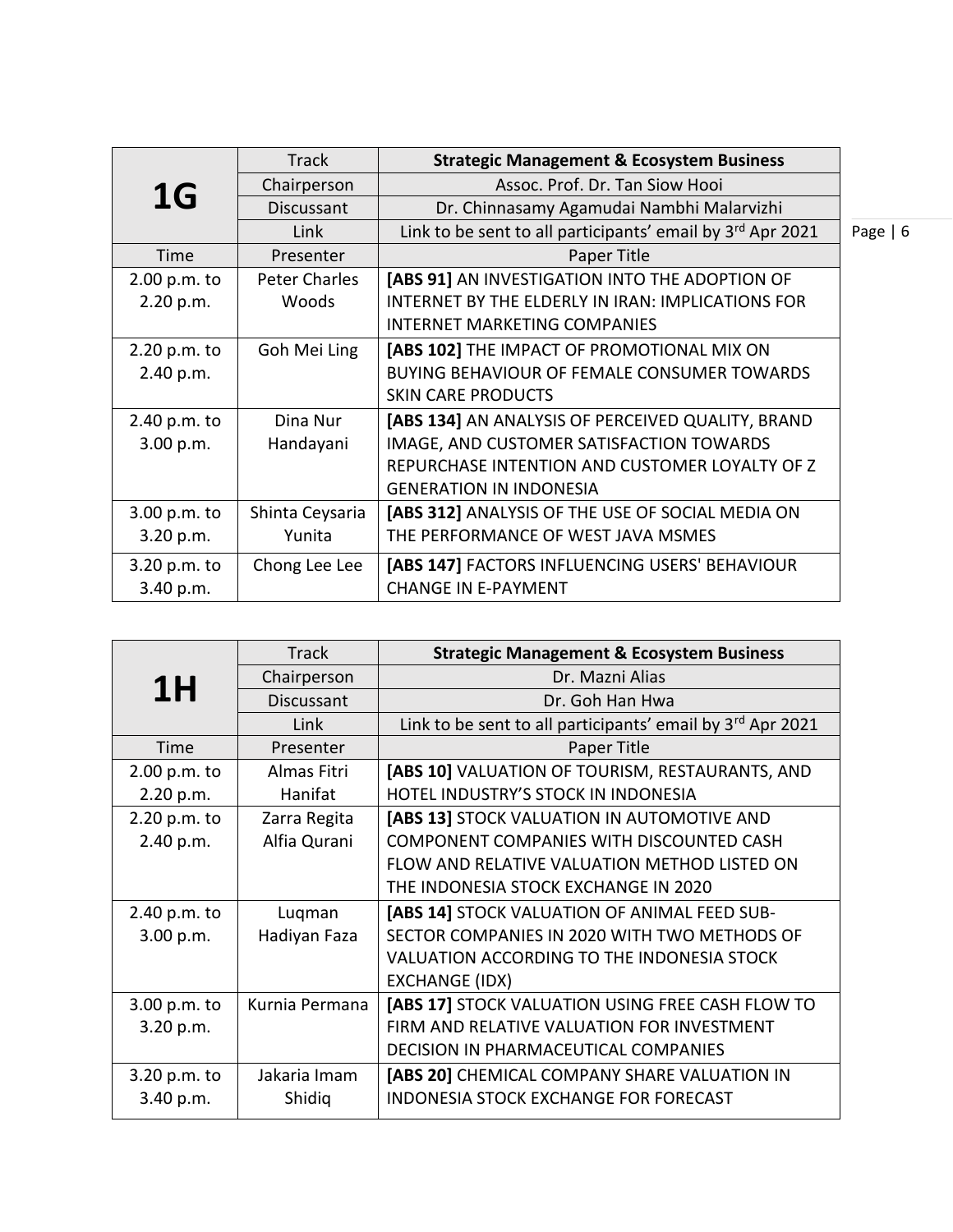Page | 7

# PARALLEL SESSION TWO 7 APRIL 2021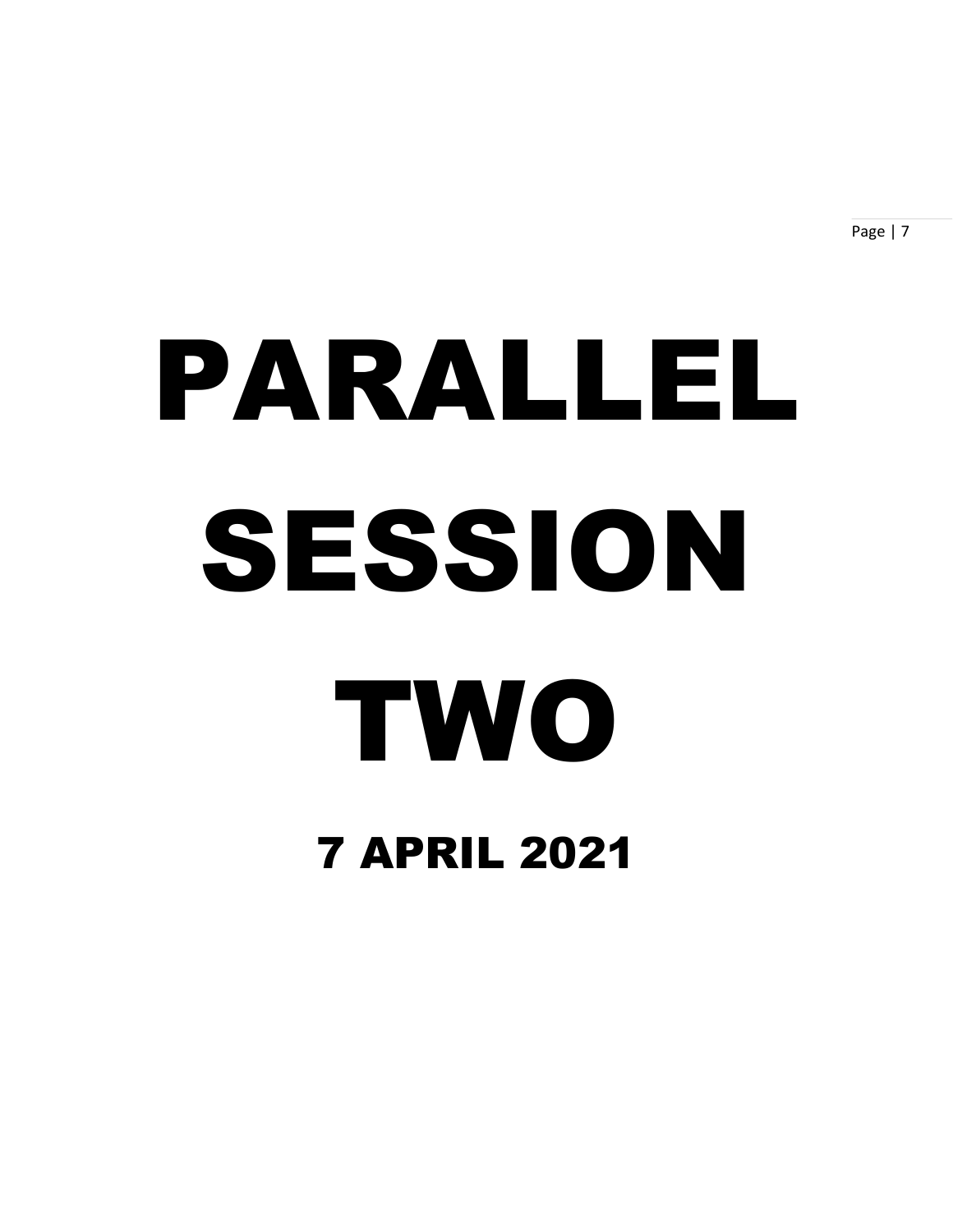|              | <b>Track</b>  | <b>Big Data Analytics for Business</b>                     |      |
|--------------|---------------|------------------------------------------------------------|------|
| 2A           | Chairperson   | Ts Dr. Magiswary Dorasamy                                  |      |
|              | Discussant    | Dr. Goh Mei Ling                                           |      |
|              | Link          | Link to be sent to all participants' email by 3rd Apr 2021 |      |
| Time         | Presenter     | Paper Title                                                | Page |
| 4.00 p.m. to | Ni Wayan      | [ABS 61] SOCIAL NETWORK ANALYSIS AND TOPIC                 |      |
| 4.20 p.m.    | Nanik         | MODELLING FOR MARKETING TACTICS ON SOCIAL MEDIA            |      |
|              | Suaryani Taro |                                                            |      |
|              | Putri         |                                                            |      |
| 4.20 p.m. to | Alisya Putri  | [ABS 73] MEASURING E-SERVICE QUALITY OF BEAUTY E-          |      |
| 4.40 p.m.    | Rabbani       | <b>COMMERCE BY USING TEXT MINING</b>                       |      |
| 4.40 p.m. to | Dr Rathimala  | [ABS 79] LEVERAGING MACHINE LEARNING TO                    |      |
| 5.00 p.m.    | Kannan        | UNDERSTAND THE EFFECT OF COVID-19 ON THE ECONOMY           |      |
|              |               | <b>AND INDIVIDUAL</b>                                      |      |
| 5.00 p.m. to | Ni Putu Oka   | [ABS 83] THE ANALYSIS OF TWITTER USER TRUST ON             |      |
| 5.20 p.m.    | Intan Yustya  | TOKOPEDIA USING THE TEXT MINING METHOD                     |      |
|              | Putri         |                                                            |      |
| 5.20 p.m. to | Adedapo       | [ABS 151] MODELLING BIG DATA ANALYTICS CAPABILITY          |      |
| 5.40 p.m.    | Oluwaseyi     | FOR SUSTAINABLE INNOVATION PERFORMANCE IN SMALL            |      |
|              | Ojo           | & MEDIUM ENTERPRISES                                       |      |
|              |               |                                                            |      |

| 2B           | <b>Track</b>      | <b>Mixed Tracks</b>                                         |
|--------------|-------------------|-------------------------------------------------------------|
|              | Chairperson       | Ts. Dr. Anusuyah Subbarao                                   |
|              | <b>Discussant</b> | Dr. Ratna L Nugroho                                         |
|              | Link              | Link to be sent to all participants' email by 3rd Apr 2021  |
| Time         | Presenter         | Paper Title                                                 |
| 4.00 p.m to  | Khadija           | [ABS 113] VIRTUAL LEARNING FOR L2 LANGUAGE                  |
| 4.20 p.m.    | Hamidani          | SPEAKING DEVELOPMENT (Digital & Innovative                  |
|              |                   | <b>Education</b> )                                          |
| 4.20 p.m. to | Anisha            | [ABS 209] ENHANCING STUDENT ENGAGEMENT WITH                 |
| 4.40 p.m.    | Haveena Kaur      | DIVERSE TEACHING (Digital & Innovative Education)           |
| 4.40 p.m. to | Nur Faezah        | [ABS 173] THE PERCEPTION OF ACCOUNTING STUDENTS             |
| 5.00 p.m.    | Binti Jayiddin    | TOWARDS ONLINE TEAM-BASED LEARNING AND                      |
|              |                   | <b>TEAMWORK SKILLS (Digital &amp; Innovative Education)</b> |
| 5.00 p.m. to | Heidi Tan         | [ABS 190] USING AUGMENTED REALITY TO ENHANCE                |
| 5.20 p.m.    | Yeen-Ju           | STUDENTS' LEARNING OF 3D MODELLING: A PRELIMINARY           |
|              |                   | <b>STUDY (Digital &amp; Innovative Education)</b>           |
| 5.20 p.m. to | Aznur Hajar       | [ABS 97] EMPOWERING LEARNERS USING BUSINESS                 |
| 5.40 p.m.    | Abdullah          | EXPERTS, PEERS AND INSTRUCTOR SCAFFOLDING IN                |
|              |                   | ONLINE PROBLEM-BASED LEARNING (PBL) (Digital Talent         |
|              |                   | Management)                                                 |

e | 8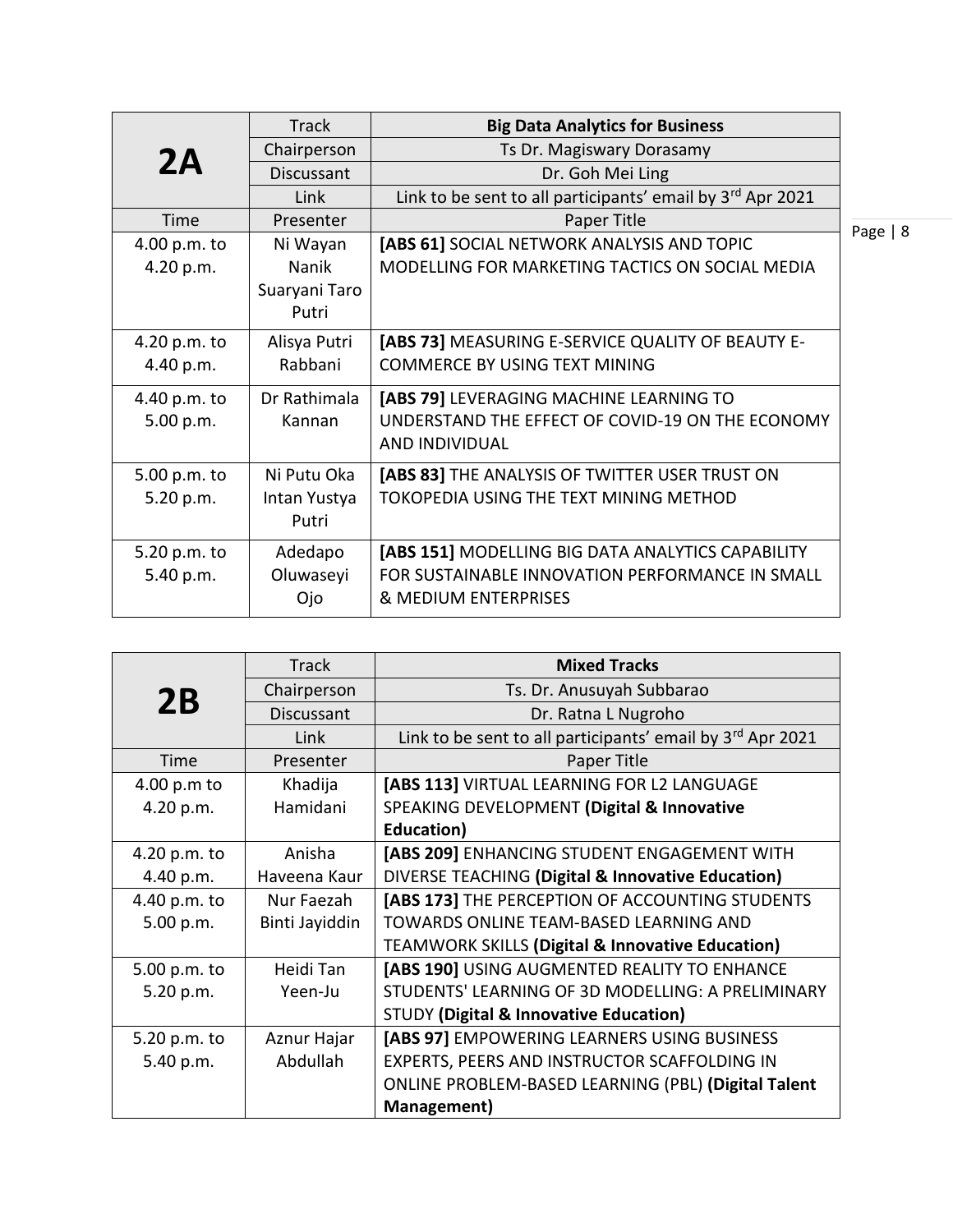|                | <b>Track</b>  | <b>Digital Marketing</b>                                   |           |
|----------------|---------------|------------------------------------------------------------|-----------|
| 2 <sup>C</sup> | Chairperson   | Dr. Tan Booi Chen                                          |           |
|                | Discussant    | Dr. Indrawati                                              |           |
|                | Link          | Link to be sent to all participants' email by 3rd Apr 2021 |           |
| Time           | Presenter     | Paper Title                                                | Page $ 9$ |
| 4.00 p.m. to   | Teo Siew      | [ABS 132] EXPLORING THE TIKTOK INFLUENCES ON               |           |
| 4.20 p.m.      | Chein         | CONSUMER IMPULSIVE PURCHASE BEHAVIOR IN                    |           |
|                |               | <b>MALAYSIA</b>                                            |           |
| 4.20 p.m. to   | Rully         | [ABS 146] THE CONSEQUENCES OF GREEN BRAND                  |           |
| 4.40 p.m.      | Ramadhan      | POSITIONING, ATTITUDE AND KNOWLEDGE ON GREEN               |           |
|                | Putra         | PRODUCT TOWARD PURCHASE INTENTION                          |           |
| 4.40 p.m. to   | Tan Gek Siang | [ABS 182] ACCEPTANCE OF MOBILE ADVERTISING AMONG           |           |
| 5.00 p.m.      |               | <b>GENERATION Z IN MALAYSIA: IMPLICATIONS FOR</b>          |           |
|                |               | <b>BUSINESS SUSTAINABILITY THROUGH DIGITALIZATION IN A</b> |           |
|                |               | POST-COVID-19 WORLD                                        |           |
| 5.00 p.m. to   | Mohamad       | [ABS 191] THE EFFECT OF E-SERVICE QUALITY ON               |           |
| 5.20 p.m.      | Sidik         | CUSTOMER LOYALTY THROUGH CUSTOMER SATISFACTION             |           |
|                |               | AS INTERVENING VARIABLES                                   |           |
|                |               |                                                            |           |

|              | <b>Track</b> | <b>Digital Technology for Business</b>                              |
|--------------|--------------|---------------------------------------------------------------------|
| 2D           | Chairperson  | Dr. Norhazlin Ismail                                                |
|              | Discussant   | Herry Irawan, ST, MM., MT                                           |
|              | Link         | Link to be sent to all participants' email by 3rd Apr 2021          |
| Time         | Presenter    | Paper Title                                                         |
| 4.00 p.m. to | Ts. Dr.      | [ABS 75] THE ROLE OF BEHAVIOURAL ANTECEDANTS ON                     |
| 4.20 p.m.    | Sharmini     | <b>EMPLOYEES' INVOLVEMENT IN GREEN INFORMATION</b>                  |
|              | Gopinathan   | <b>SYSTEM</b>                                                       |
| 4.20 p.m. to | Nadia Binti  | [ABS 87] ROLE OF PERSONAL WEARABLE TECHNOLOGY AS                    |
| 4.40 p.m.    | Abidin       | COPING MECHANISM IN MANAGING PSYCHOLOGICAL                          |
|              |              | DISTRESS AMONG MALAYSIAN EMPLOYEE'S WORK FROM                       |
|              |              | HOME DURING COVID-19 (MCO) PERIOD                                   |
| 4.40 p.m. to | Nabila Putri | [ABS 92] CONTINUOUS USAGE INTENTION OF                              |
| 5.00 p.m.    | Ghaisani     | <b>CRYPTOCURRENCY MOBILE WALLET</b>                                 |
| 5.00 p.m. to | Jian Ai Yeow | [ABS 101] THE IMPULSE PURCHASE AMONG YOUNG                          |
| 5.20 p.m.    |              | MILLENNIALS VIA MOBILE SHOPPING                                     |
| 5.20 p.m. to | Indrawati    | [ABS 114] A REVIEW OF OPPORTUNITY AND OBSTACLE IN                   |
| 5.40 p.m.    |              | DEVELOPING BLOCKCHAIN TECHNOLOGIES FOR MSMES IN<br><b>INDONESIA</b> |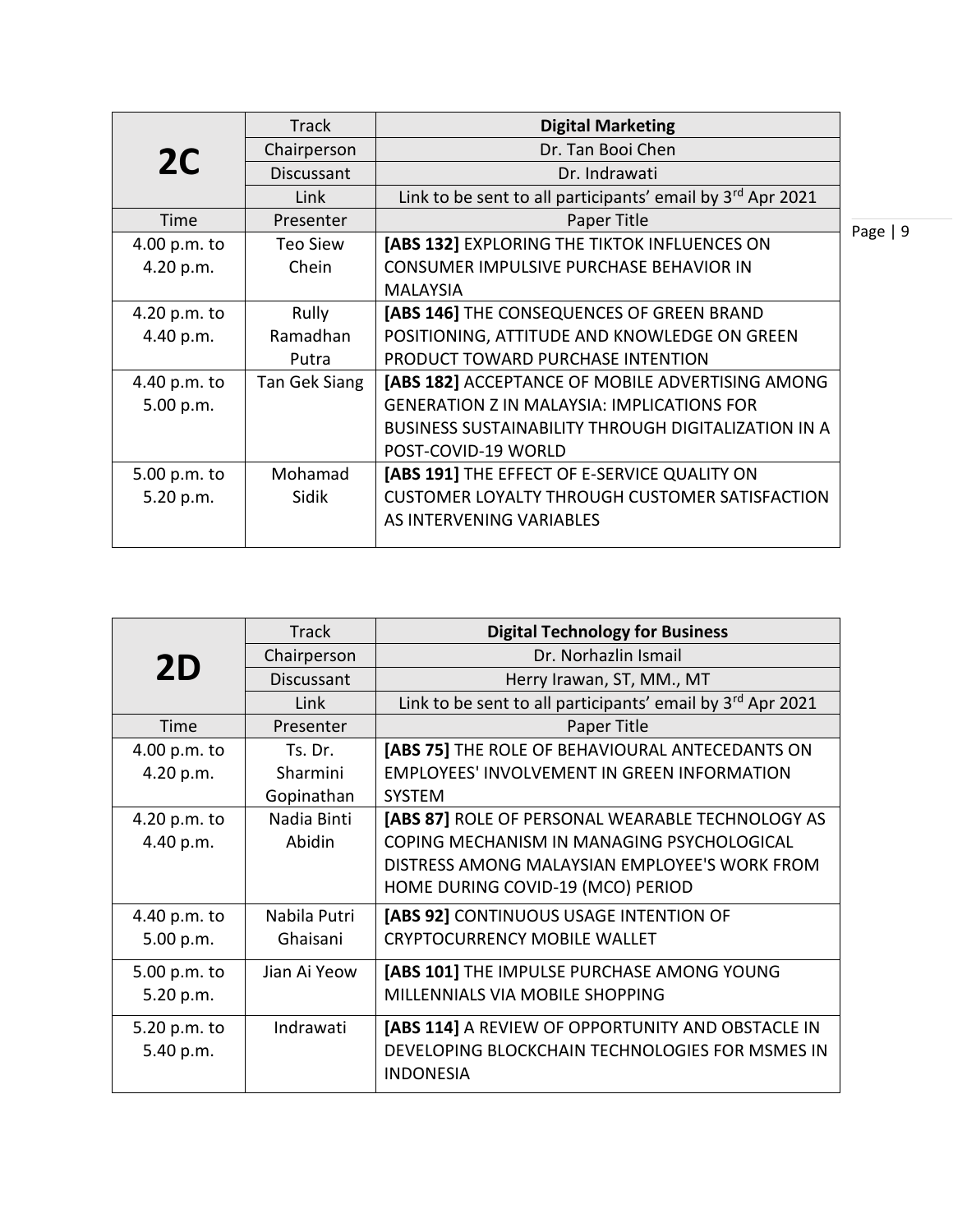| <b>Track</b>       | Entrepreneurship                                           |            |
|--------------------|------------------------------------------------------------|------------|
| Chairperson        | Assoc. Prof. Dr. Kamarulzaman Ab. Aziz                     |            |
| <b>Discussant</b>  | Mr. Muhammad Nizam Zainuddin                               |            |
| Link               | Link to be sent to all participants' email by 3rd Apr 2021 |            |
| Presenter          | Paper Title                                                | Page $ 10$ |
| Nor Hazleza        | [ABS 181] FOSTERING ENTREPRENEURSHIP AMONG                 |            |
| Mohamad            | FOUNDATION STUDENTS IN THE PRIVATE HIGHER                  |            |
|                    | <b>LEARNING INSTITUTION</b>                                |            |
| Diyana Binti       | [ABS 185] IKIGAI AS A TOOL TO AMPLIFY AN ASPIRING          |            |
| <b>Abdul Mahad</b> | <b>ENTREPRENEURIAL INTENTION</b>                           |            |
| Dr. V. Umasri      | [ABS 186] IMPACT ANALYSIS OF MICROFINANCE ON               |            |
|                    | <b>EMPOWERING SELF SUFFICIENCY AND SUSTAINABILITY IN</b>   |            |
|                    | <b>SUB SAHARAN AFRICA</b>                                  |            |
| Mohd Fairuz        | [ABS 211] AGROPRENEUR PASSION AND PERSONALITY              |            |
| Abd Rahim          | <b>INVENTORY (APPI) FOR YOUNG AGRICULTURE</b>              |            |
|                    | <b>ENTREPRENEURS</b>                                       |            |
| Nurbani Binti      | [ABS 215] SUCCESS FACTORS OF MICRO-FRANCHISE               |            |
| Md. Hassan         | <b>BUSINESSES IN MALAYSIA</b>                              |            |
|                    |                                                            |            |

|              | <b>Track</b>  | <b>Mixed Tracks</b>                                        |
|--------------|---------------|------------------------------------------------------------|
| 2F           | Chairperson   | Dr. Chong Lee Lee                                          |
|              | Discussant    | Dr. Arnifa Asmawi                                          |
|              | Link          | Link to be sent to all participants' email by 3rd Apr 2021 |
| Time         | Presenter     | Paper Title                                                |
| 4.00 p.m. to | Nasreen Khan  | [ABS 301] MODELLING THE ADOPTION OF SMART URBAN            |
| 4.20 p.m.    |               | <b>FARMING TO CULTIVATE SUSTAINABILITY: AMONG THE</b>      |
|              |               | <b>ELDERLY (Entrepreneurship)</b>                          |
| 4.20 p.m. to | Teh Boon      | [ABS 153] THE IMPACT OF COUNTRY GOVERNANCE FOR             |
| 4.40 p.m.    | Heng          | IMPROVED ENVIRONMENTAL PERFORMANCE (Strategic              |
|              |               | <b>Management &amp; Ecosystem Business)</b>                |
| 4.40 p.m. to | Aravindan     | [ABS 157] FRAMEWORK FOR GREEN PURCHASE                     |
| 5.00 p.m.    | Kalisri       | INTENTION THROUGH CONCUMPTION VALUE AND WORD               |
|              | Logeswaran    | OF MOUTH (Strategic Management & Ecosystem                 |
|              | A/L Velachamy | <b>Business)</b>                                           |
| 5.00 p.m. to | Ong Jeen Wei  | [ABS 230] SUCCESSION PLANNING AMONG THE HERITAGE           |
| 5.20 p.m.    |               | BUSINESS OWNERS (Strategic Management & Ecosystem          |
|              |               | <b>Business)</b>                                           |
| 5.20 p.m. to | Hew Wee Lim   | [ABS 180] THE IMPACTS OF RESIDENTIAL ENVIRONMENT           |
| 5.40 p.m.    |               | ON MALAYSIANS' PERCEPTIONS TOWARDS HOUSING                 |
|              |               | (Strategic Management & Ecosystem Business)                |
|              |               |                                                            |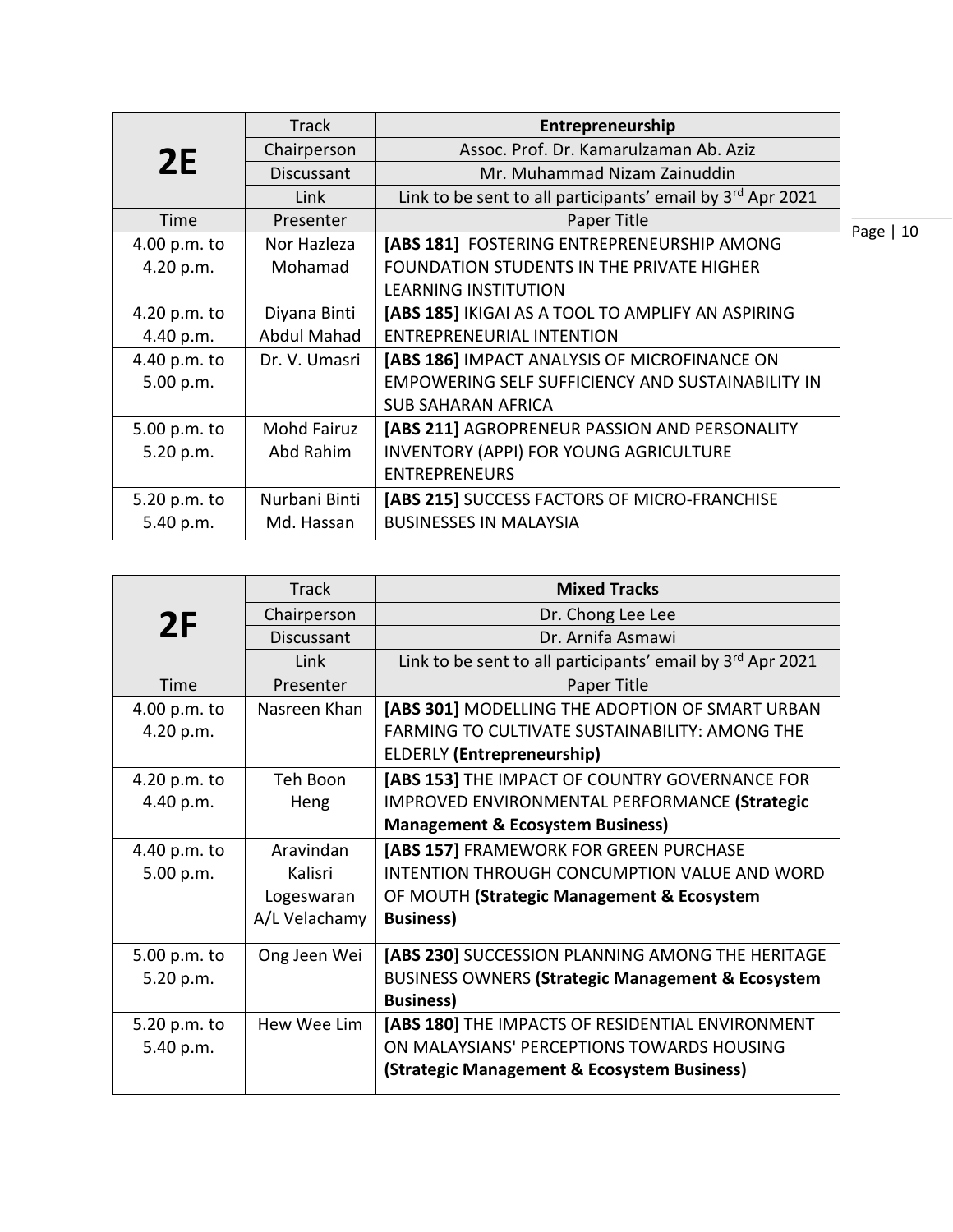|                           | <b>Track</b>                  | <b>Strategic Management &amp; Ecosystem Business</b>                                                                                                                         |           |
|---------------------------|-------------------------------|------------------------------------------------------------------------------------------------------------------------------------------------------------------------------|-----------|
| 2G                        | Chairperson                   | Dr. Sunita Lylia Hamdan                                                                                                                                                      |           |
|                           | Discussant                    | Dr. Dodie Tricahyono                                                                                                                                                         |           |
|                           | Link                          | Link to be sent to all participants' email by 3rd Apr 2021                                                                                                                   |           |
| Time                      | Presenter                     | Paper Title                                                                                                                                                                  | Page   11 |
| 4.00 p.m. to              | Fran Serano                   | [ABS 45] THE OPTIMAL PORTFOLIO DESIGN AND                                                                                                                                    |           |
| 4.20 p.m.                 | Andres                        | PERFORMANCE: ACTIVE AND PASSIVE MANAGEMENT                                                                                                                                   |           |
|                           |                               | BASED ON FINANCIAL RATIOS IN THE LQ45 INDEX                                                                                                                                  |           |
| 4.20 p.m. to              | Dr Hasni                      | [ABS 111] EFFECTIVENESS OF INTERNAL AUDIT THROUGH                                                                                                                            |           |
| 4.40 p.m.                 | Mohd Hanafi                   | <b>MANAGEMENT SUPPORT</b>                                                                                                                                                    |           |
| 4.40 p.m. to<br>5.00 p.m. | Nahariah Binti<br>Jaffar      | [ABS 118] BUMIPUTERA EQUITY OWNERSHIP AND VALUE<br>RELEVANCE WITHIN THE INTEGRATED REPORTING<br><b>FRAMEWORK</b>                                                             |           |
| 5.00 p.m. to<br>5.20 p.m. | Yap Voon<br>Choong            | [ABS 121] CORPORATE GOVERNANCE MECHANISMS:<br>IMPACT ON EARNINGS MANAGEMENT PRACTICES IN THE<br>INDUSTRIAL SECTOR PRE AND POST COVID-19 PANDEMIC<br>(EVIDENCE FROM MALAYSIA) |           |
| 5.20 p.m. to<br>5.40 p.m. | Farah Diana<br>Binti Izzuddin | [ABS 208] EFFECTIVENESS OF INTERNAL AUDIT THROUGH<br>INTERNAL AUDITORS' COMPETENCY                                                                                           |           |

|              | <b>Track</b>      | <b>Strategic Management &amp; Ecosystem Business</b>                 |
|--------------|-------------------|----------------------------------------------------------------------|
| 2H           | Chairperson       | Dr. Choon Shay Wei                                                   |
|              | <b>Discussant</b> | Dr. Siska Noviaristanti                                              |
|              | Link              | Link to be sent to all participants' email by 3rd Apr 2021           |
| Time         | Presenter         | Paper Title                                                          |
| 4.00 p.m. to | Dr Ong Hway       | [ABS 110] EXPLORING HOUSEHOLD FINANCIAL EFFICACY                     |
| 4.20 p.m.    | <b>Boon</b>       | AMID MCO 1.0                                                         |
| 4.20 p.m. to | Mohammad          | [ABS 163] BRIDGING HOUSEHOLD INCOME GAP                              |
| 4.40 p.m.    | Zuhairie          |                                                                      |
|              | Zainudin          |                                                                      |
| 4.40 p.m. to | Chong Choy        | [ABS 233] POVERTY ALLEVIATION FOR SUSTAINABLE                        |
| 5.00 p.m.    | Yoke              | <b>GROWTH IN MALAYSIA THROUGH BETTER</b>                             |
|              |                   | UNDERSTANDING OF B40 HOUSEHOLDS                                      |
|              |                   |                                                                      |
| 5.00 p.m. to | Hamsatulazura     | [ABS 263] POVERTY ALLEVIATION AMONG SINGLE                           |
| 5.20 p.m.    | Hamzah            | MOTHERS IN MALAYSIA: BUILDING FINANCIAL LITERACY<br><b>AWARENESS</b> |
|              |                   |                                                                      |
| 5.20 p.m. to | Noor Shahaliza    | [ABS 221] THE DETERMINANTS OF FERTILITY RATE IN                      |
| 5.40 p.m.    | <b>Bt Othman</b>  | <b>MALAYSIA</b>                                                      |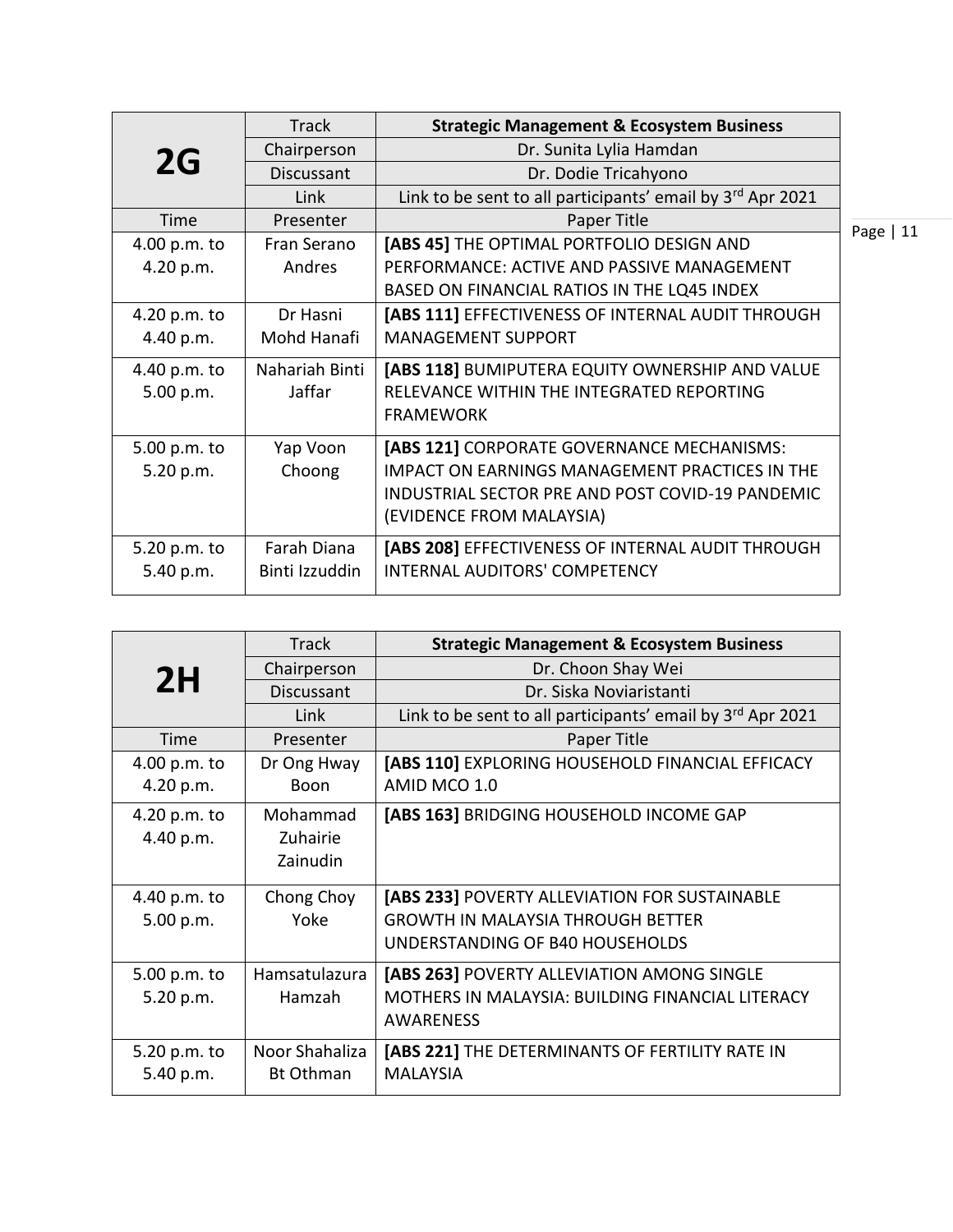Page | 12

# PARALLEL SESSION THREE 8 APRIL 2021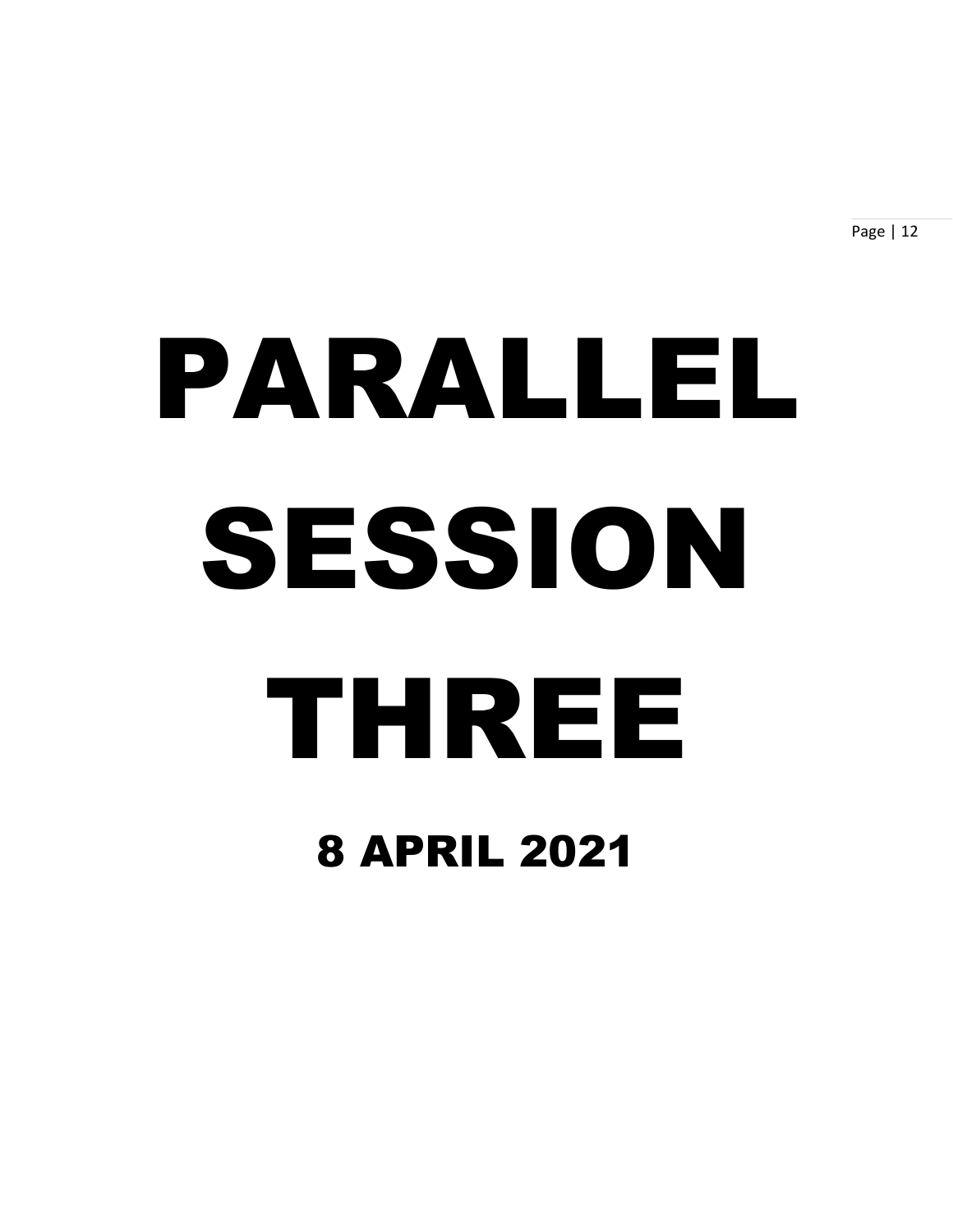|               | <b>Track</b>    | <b>Digital &amp; Innovative Education</b>                  |            |
|---------------|-----------------|------------------------------------------------------------|------------|
| 3A            | Chairperson     | Dr. Bahma Sivasubramaniam                                  |            |
|               | Discussant      | Dr. Lim Kah Boon                                           |            |
|               | Link            | Link to be sent to all participants' email by 3rd Apr 2021 |            |
| Time          | Presenter       | Paper Title                                                |            |
| 9.30 a.m. to  | Lilian          | [ABS 105] A CONCEPTUAL FRAMEWORK: THE                      | Page $ 13$ |
| 9.50 a.m.     | Anthonysamy     | INFLUENCE OF DIGITAL LITERACY ON MITIGATING                |            |
|               |                 | MISINFORMATION IN SOCIAL MEDIA                             |            |
| 9.50 a.m. to  | Nazi Mahendru   | [ABS 200] STUDENTS' PERCEPTION TOWARDS THE USE             |            |
| 10.10 a.m.    |                 | OF AUGMENTED REALITY (AR) IN LEARNING                      |            |
|               |                 | <b>MULTIMEDIA DESIGN CONCEPTS</b>                          |            |
| 10.10 a.m. to | Ismat Zahra     | [ABS 201] STUDENT PERCEPTION OF GAME-BASED                 |            |
| 10.30 a.m.    |                 | LEARNING IN CONNECTIVIST CLASSROOMS                        |            |
| 10.30 a.m. to | Nor Alley Binti | [ABS 203] VISUAL COMMUNICATION FOR SOCIAL                  |            |
| 10.50 a.m.    | Zulkafly        | MEDIA: PRACTICAL EXPERIENCE IN ADVERTISING                 |            |
|               |                 | <b>DESIGN COURSE</b>                                       |            |
| 10.50 a.m. to | Ts. Dr. Siti    | [ABS 205] ONLINE LEARNING TOOLS AND PLATFORMS              |            |
| 11.10 a.m.    | Salina Binti    | IN HIGHER EDUCATION DURING COVID-19                        |            |
|               | Saidin          |                                                            |            |

|               | <b>Track</b>   | <b>Mixed Tracks</b>                                        |
|---------------|----------------|------------------------------------------------------------|
|               | Chairperson    | Dr. Rathimala Kannan                                       |
| <b>3B</b>     | Discussant     | Dr. Patrick Soh                                            |
|               | Link           | Link to be sent to all participants' email by 3rd Apr 2021 |
| Time          | Presenter      | Paper Title                                                |
| 9.30 a.m. to  | Chinnasamy     | [ABS 210] AN ANALYTICAL STUDY ON ONLINE                    |
| 9.50 a.m.     | Agamudai       | CONSUMER BEHAVIOURAL PATTERNS IN ADVANCING                 |
|               | Nambhi         | MALAYSIAN E COMMERCE INDUSTRY (Digital                     |
|               | Malarvizhi     | Marketing)                                                 |
| 9.50 a.m. to  | Sujarwo        | [ABS 212] EFFECT OF MARKETING MIX PERFORMANCE              |
| 10.10 a.m.    |                | AND QUALITY OF SERVICE TOWARDS PURCHASE                    |
|               |                | DECISIONS ON B2B CUSTOMERS (A CASE STUDY OF                |
|               |                | PERTAMINA LUBRICANTS IN WEST JAVA) (Digital                |
|               |                | Marketing)                                                 |
| 10.10 a.m. to | Tenku Putri    | [ABS 267] APPLICATION OF MOBILE GAME AS A MEDIA            |
| 10.30 a.m.    | Norishah Tenku | INTERPRETIVE TOOL FOR THE TOURISM INDUSTRY                 |
|               | Shariman       | (Digital Marketing)                                        |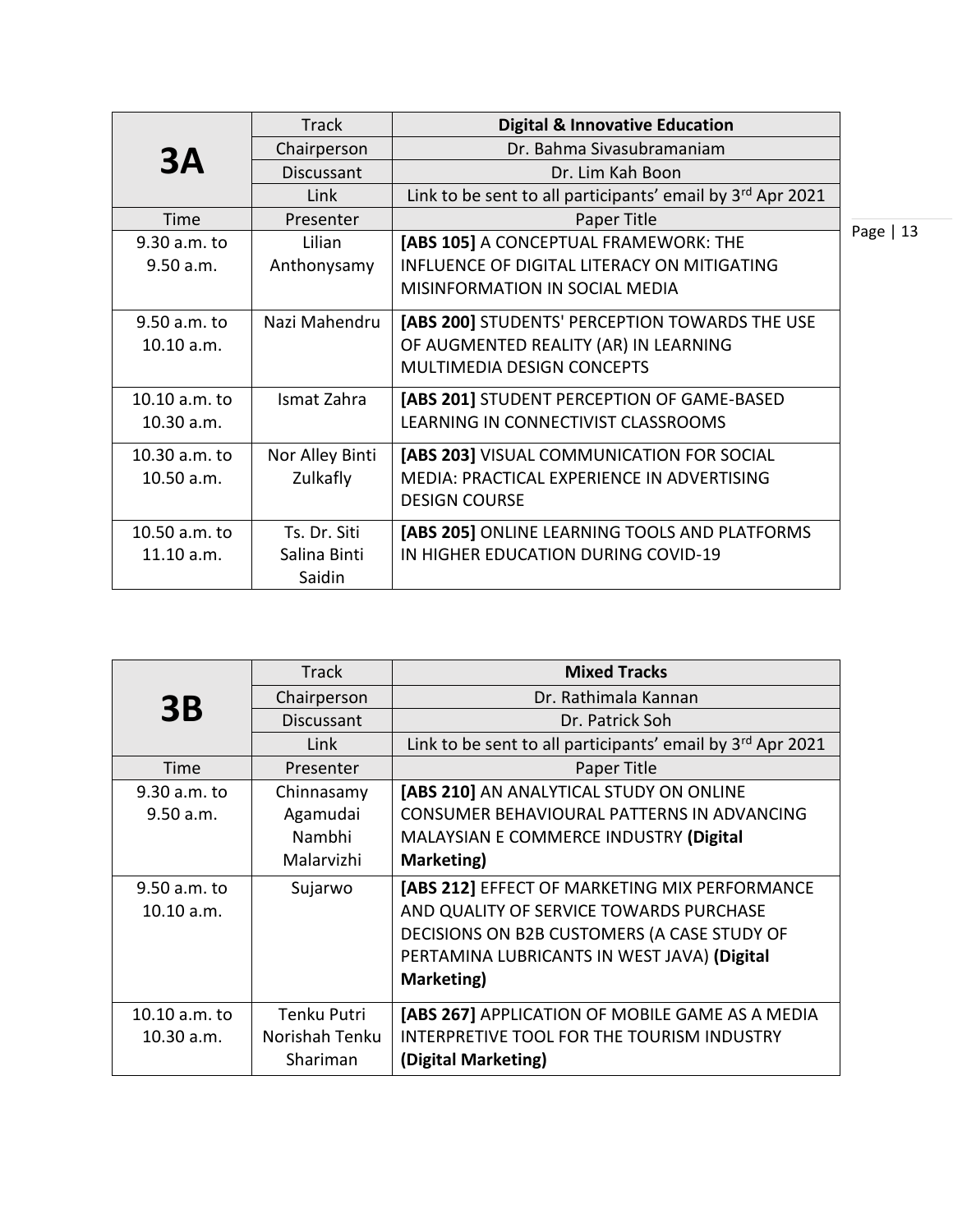| 10.30 a.m. to<br>10.50 a.m. | Aryoputro<br>Wicaksono | [ABS 199] MARKETING STRATEGY OF MOBILE PACKAGE<br>SERVICE TELKOMSEL WEST JAVA REGION (Big Data<br><b>Analytics for Business)</b>                                                                                         |            |
|-----------------------------|------------------------|--------------------------------------------------------------------------------------------------------------------------------------------------------------------------------------------------------------------------|------------|
| 10.50 a.m. to<br>11.10 a.m. | Sausan Dwi<br>Amanda   | [ABS 204] IMPACT OF DIGITAL MARKETING AND<br><b>CUSTOMER RELATIONSHIP MANAGEMENT</b><br><b>IMPLEMENTATION ON REPURCHASE DECISION OF</b><br>INDIHOME PRODUCT SERVICES (A CASE AT PT. TELKOM<br>JAMBI) (Digital Marketing) | Page $ 14$ |

|                | <b>Track</b>      | <b>Mixed Tracks</b>                                        |
|----------------|-------------------|------------------------------------------------------------|
| 3C             | Chairperson       | Dr. Nasreen Khan                                           |
|                | Discussant        | Dr. Dian Indiyati                                          |
|                | Link              | Link to be sent to all participants' email by 3rd Apr 2021 |
| Time           | Presenter         | Paper Title                                                |
| $9.30 a.m.$ to | Chew Kok Wai      | [ABS 214] UPSKILLING AND RESKILLING OF MALAYSIAN           |
| 9.50 a.m.      |                   | MANUFACTURING SMES B40 AND M40 EMPLOYEES IN                |
|                |                   | <b>INDUSTRY 4.0 (Digital Talent Management)</b>            |
| 9.50 a.m. to   | Mazni Binti       | [ABS 150] FACTORS AFFECTING EMPLOYEES                      |
| 10.10 a.m.     | Alias             | PERFORMANCE IN THE MALAYSIAN PUBLIC SERVICE                |
|                |                   | <b>ORGANISATIONS (Strategic Management &amp; Ecosystem</b> |
|                |                   | <b>Business)</b>                                           |
| 10.10 a.m. to  | Vivi Ellyssa      | [ABS 218] A FRAMEWORK FOR WORK FACTORS AND                 |
| 10.30 a.m.     | binti Badarisah   | <b>EMPLOYEE WELL-BEING DURING PANDEMIC (Digital</b>        |
|                |                   | <b>Talent Management)</b>                                  |
| 10.30 a.m. to  | Nur Muzdalifah    | [ABS 231] BARRIERS TO EMPLOYEE TRAINING IN                 |
| 10.50 a.m.     | <b>Binti Mohd</b> | MANUFACTURING SMES FOR INDUSTRY 4.0 (Digital               |
|                | Mudzar            | <b>Talent Management)</b>                                  |
| 10.50 a.m. to  | Ahmad             | [ABS 24] THE EFFECT OF TRANSFORMATIONAL                    |
| 11.10 a.m.     | Nugraha           | LEADERSHIP AND CHANGE MANAGEMENT ON CIVIL                  |
|                |                   | SERVANT'S MOTIVATION (A STUDY AT THE REGIONAL              |
|                |                   | SECRETARIAT OF SUMEDANG REGENCY) (Digital Talent           |
|                |                   | Management)                                                |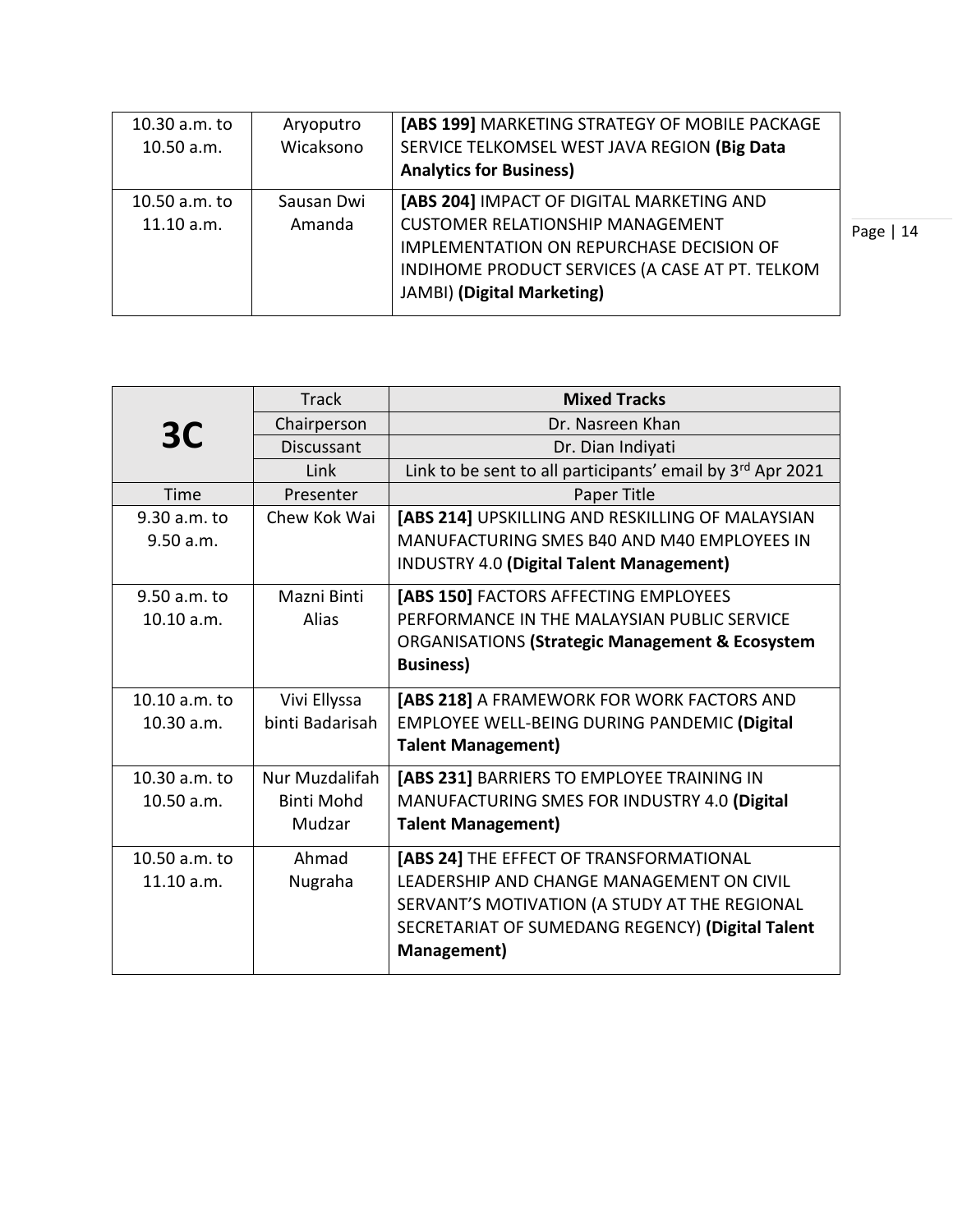|                | <b>Track</b>      | <b>Mixed Tracks</b>                                        |           |
|----------------|-------------------|------------------------------------------------------------|-----------|
| 3D             | Chairperson       | Assoc. Prof. Dr. Nahariah Jaffar                           |           |
|                | <b>Discussant</b> | Dr. Lim Ying San                                           |           |
|                | Link              | Link to be sent to all participants' email by 3rd Apr 2021 |           |
| Time           | Presenter         | Paper Title                                                | Page   15 |
| 9.30 a.m. to   | Chow Mei Min      | [ABS 261] DETERMINANTS OF CUSTOMERS' INTENTION             |           |
| 9.50 a.m.      |                   | ON USING SELF-SERVICE TECNOLOGIES (SST) AMONG              |           |
|                |                   | <b>GENERATION-Z (Digital Technology for Business)</b>      |           |
| $9.50$ a.m. to | Siti Nurul Huda   | [ABS 265] FACTORS INFLUENCING ONLINE BUYING                |           |
| 10.10 a.m.     | Mohd              | INTENTION AMONG GENERATION X DURING COVID-19               |           |
|                |                   | LOCKDOWN IN MALAYSIA (Digital Technology for               |           |
|                |                   | <b>Business)</b>                                           |           |
| 10.10 a.m. to  | Tay Lee Ying      | [ABS 143] FACTORS AFFECTING PURCHASE INTENTION             |           |
| 10.30 a.m.     |                   | OF HEALTH INSURANCE AMONG YOUNG ADULTS IN                  |           |
|                |                   | MALAYSIA (Strategic Management & Ecosystem                 |           |
|                |                   | <b>Business)</b>                                           |           |
| 10.30 a.m. to  | Zarehan Binti     | [ABS 202] ADOPTION INTENTION OF FINTECH                    |           |
| 10.50 a.m.     | Selamat           | PRODUCTS AND SERVICES IN KSA. (Strategic                   |           |
|                |                   | <b>Management &amp; Ecosystem Business)</b>                |           |
| 10.50 a.m. to  | Amirul Bahar      | [ABS 213] CONSUMER PRODUCT EVALUATION AMONG                |           |
| 11.10 a.m.     | Azmi              | MALAYSIAN CONSUMER (Strategic Management &                 |           |
|                |                   | <b>Ecosystem Business)</b>                                 |           |
|                |                   |                                                            |           |

|               | <b>Track</b>    | <b>Mixed Tracks</b>                                        |
|---------------|-----------------|------------------------------------------------------------|
| <b>3E</b>     | Chairperson     | Dr. Mariati Norhashim                                      |
|               | Discussant      | Dr. Cheah Chew Sze                                         |
|               | Link            | Link to be sent to all participants' email by 3rd Apr 2021 |
| Time          | Presenter       | Paper Title                                                |
| 9.30 a.m. to  | Kurnia Harja    | [ABS 315] DIGITAL TRANSFORMATION CHALLENGES IN             |
| 9.50 a.m.     | Mulyana         | TELKOMSIGMA (Strategic Management & Ecosystem              |
|               |                 | <b>Business)</b>                                           |
| 9.50 a.m. to  | Reza            | [ABS 311] THE EFFECT OF DIGITAL READINESS AND              |
| 10.10 a.m.    | Sukmadiansyah   | STRATEGIES FOR IMPLEMENTING ON OUTCOMES OF                 |
|               |                 | SMART GOVERNANCE FOR REALIZING SMART CITY                  |
|               |                 | (Strategic Management & Ecosystem Business)                |
| 10.10 a.m. to | Ezuria Binti Md | [ABS 138] CAN IT PROJECT SUCCEED THROUGH AGILE             |
| 10.30 a.m.    | Nadzri          | PROJECT MANAGEMENT PROCESS? (Strategic                     |
|               |                 | <b>Management &amp; Ecosystem Business)</b>                |